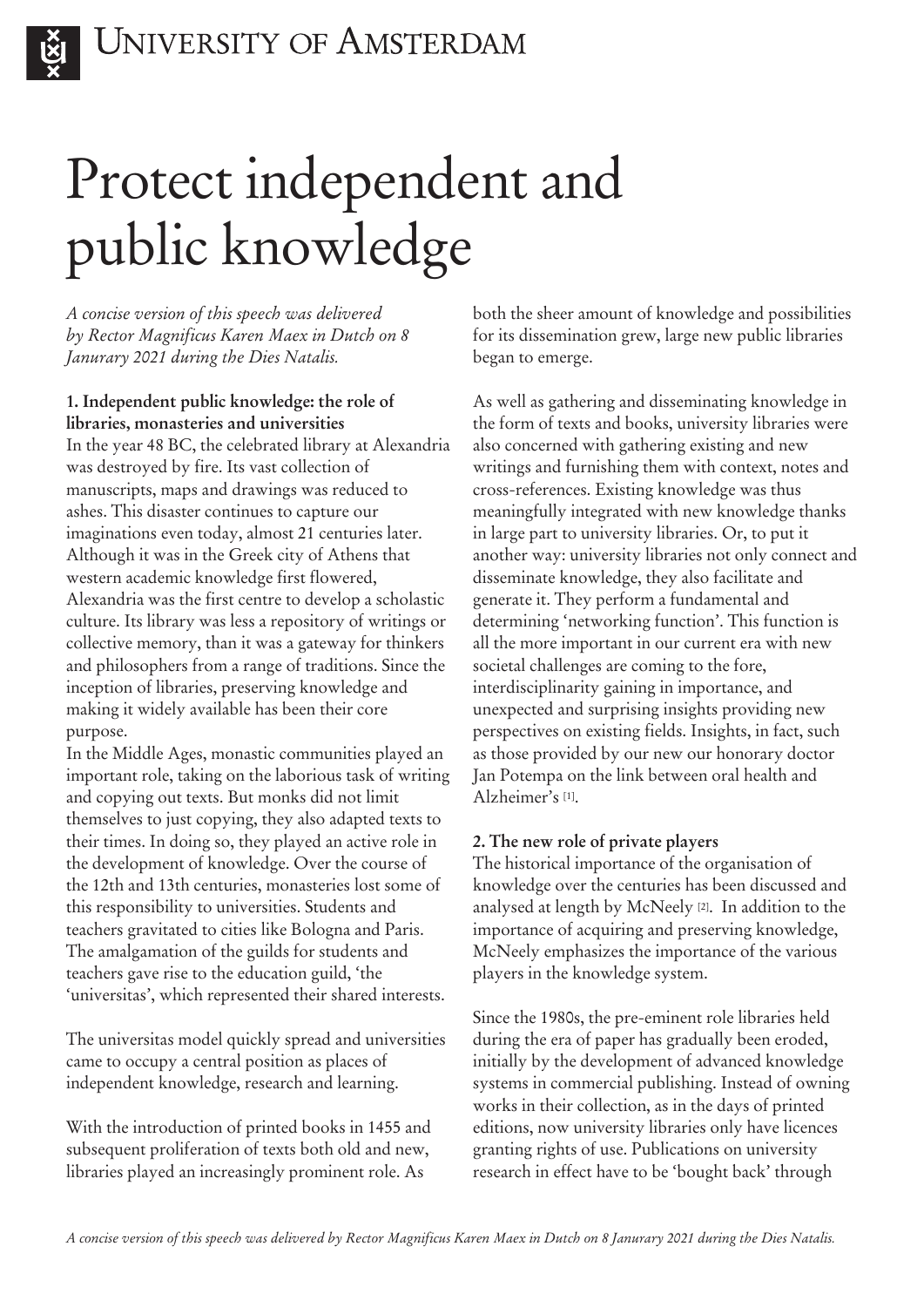subscriptions to expensive journals in order to make them available through university libraries. That means publishers get to decide who has access to knowledge.

This has enabled commercial academic publishers to gain the upper hand. What makes this especially worrisome is that their role is limiting that of libraries as free and open arenas for research. Open access is bringing about yet another shift. Publishers are responding by seeking alternative ways to retain their power and profit margins, such as by charging for open access publications in renowned journals or for impact analyses.

In the closing chapter of his 2008 book, McNeely sets out the future as follows: 'It merely remains to be seen whether the Internet will continue to embody the laboratory's most powerful technological contribution to the knowledge society or enable online communities to become the germ of an entire new institution of Knowledge' *[2, p. 269].* 

Certainly, the independent gathering and sharing of knowledge that advanced science and scholarship for hundreds of years now needs effective translation for a digitised future. A future very different to what has past, with digitised publications, books and – most notably – research data. In principle, researchers make their research results and data publicly available within the framework of the open science initiative mentioned earlier. Research data is, however, both oxygen and raw material for further independent research. It is continually being tested and probed. It presents a snapshot, incomplete, that can be reused in myriad ways and subjected to many kinds of analyses. Digitisation has explicitly handed even more power to private companies, particularly when they also gain control of research data. What does that power entail? And, more to the point: How should a knowledge system be structured in response? That is, to protect its independence?

#### **3. The power of technology**

Technological developments in knowledge access leading to shifts in power among the players involv is nothing new. It was no different in the past. The advent of printing provided a major impetus for the spread not only of knowledge, but also of power. The printing press was a weapon. 'When Stadtholder Willem III embarked from Hellevoetsluis in 1688 to claim the British throne, not only munitions were brought aboard but also a printing press with a supply of lead letters and unprinted paper on which to print proclamations for the British people,' notes Marita Mathijsen in de Volkskrant [3]. An unintended consequence of present-day digitisation is the surging power of large tech companies. Like the 'market masters' of old, today's platform companies decide who gets access to information, guide interactions between users and convert those interactions into data [4]. This impinges on academic sovereignty and goes well beyond the 'publishing function' originally vested in a large number of firms.

Our honorary doctor Shoshana Zuboff [5,6] zeros in on this by way of three questions: 'Who knows?', 'Who decides?' and 'Who decides who decides?' Answer these questions and the conclusion is clear. Moreover, she asserts, the power balance has become so skewed that it is virtually impossible to resist: we have no choice but to conform.

Those who don't are finished.

And so private companies continue to enlarge their role while the public character of our independent knowledge system is further eroded.

But that's not all.

In addition to supplying data storage and search functionalities and information gathering, those same companies also play a considerable role in steering wider public discussions. In doing so, they draw no distinction between scientific information and, for instance, political or other interests. And, just as in other sectors, their consolidation of functions and buying up of other businesses is leading to a concentration within the market [6, p. 123]. This concentration of power among tech companies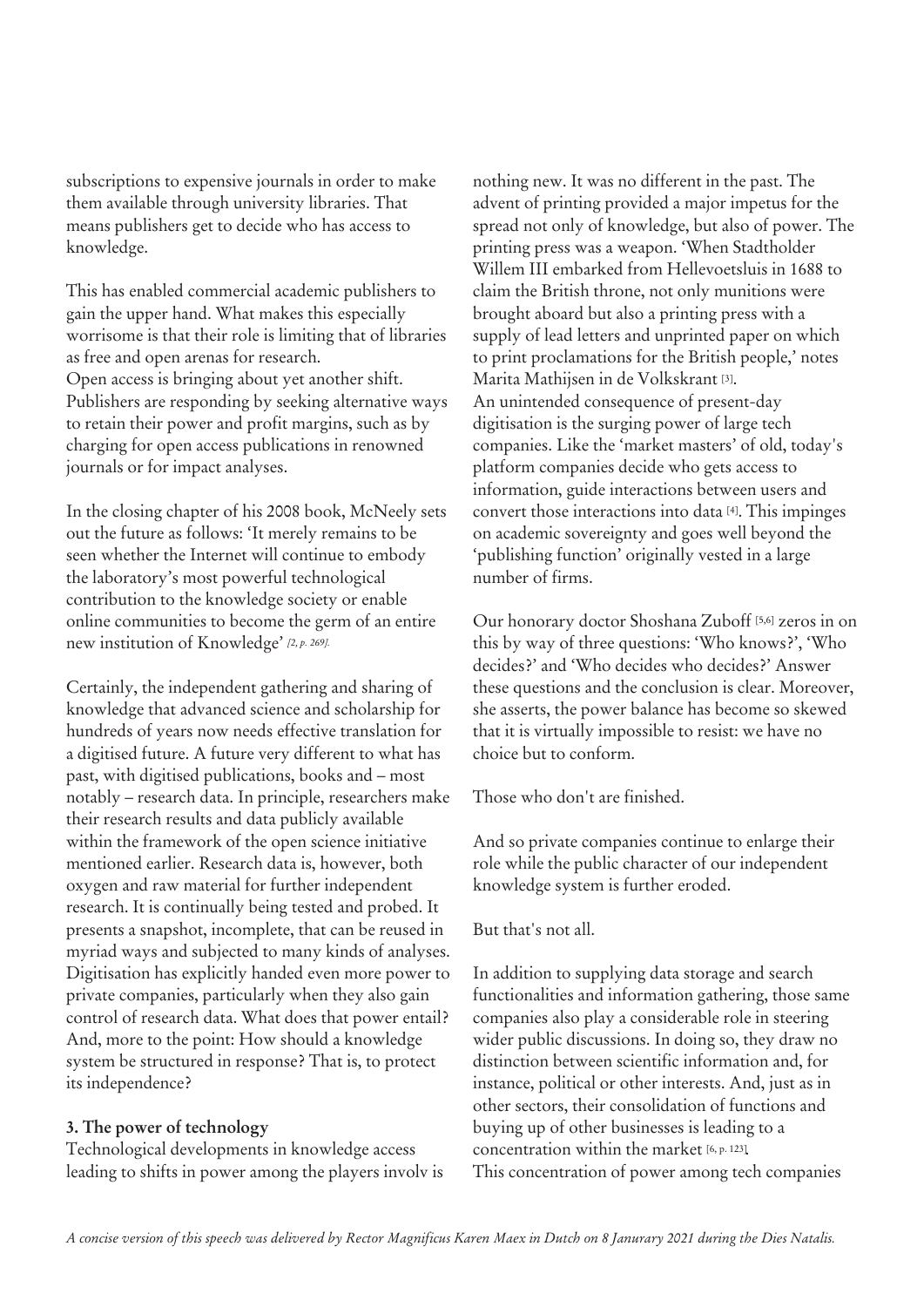can also impinge on the autonomy of university research in other ways. An important European Commission report [7] warns that by interlinking information services, research publishers may indirectly come to wield tremendous influence on universities' strategic policies [8]. For instance, on decisions around staffing policy – through the systems used to recognise and reward scientific research – and even on choices about what is researched. Compared to the big tech firms, publishers are of course relatively small players. Many researchers now use Google Scholar to find their h-index, Google Docs to collaborate with colleagues, Google Dataset Search to track down research data and Amazon cloud services to do calculations and store data.

This gives commercial players a huge amount of influence on virtually all aspects of research and education as originally forged in the universitas in the days of the first libraries and universities: on research results, on access to knowledge through teaching, publications and books, on interactions among university researchers and on how we search for information. But where the university library was neither a monopolist nor out for profit, things are different now.

And there's another crucial element that requires special consideration. Aside from advancing knowledge, universities also offer environments where young minds are developed through debate and interaction in a public knowledge space. In a debate [9], Klein, Zuboff and Brown reflected on how platform companies are narrowing the public sphere for interaction and narrowing our personhood, which in turn impacts our self-determination: 'The capacity for self-determination is understood as an essential foundation of many of the behaviours that we associate with critical capacities such as empathy, volition, reflection, personal development, authenticity, learning, goal accomplishment, impulse control, creativity and the sustenance of intimate enduring relationships' [4, p. 306]. It is vital therefore that we do not relinquish control over our method of study as well.

With the rise of platform companies, interactions between teacher and student are also changing due to new learning environments and productivity tools. How these environments and tools are shaped and how student and teacher data are gathered and processed is informed not by academic values but by commercial objectives. The upshot is that the platforms themselves become a driving force in how society is structured. Although there is thankfully growing concern about this kind of 'governance by platforms', it is still not enough.

## **4. Independence and a level playing field in the new knowledge system**

The academic world in Europe is characterised by independent university education and research that go hand in hand with a climate of open discussion, supported by the universities' public character, the diversity of their disciplines and the diverse perspectives and backgrounds of their students and staff. Universities have always sought to maintain a level playing field with other players, with other public institutes – scientific or otherwise – and with industry.

If universities are to fulfil their mission, it is vital to act now to explicitly define and guarantee their intrinsic values. After all, we as a society have come a long way in how we organise knowledge: from monasteries with cloistered expertise to university libraries that make scientific knowledge widely available; from a focus on books and journals, to a conduit for content digitised and consolidated by publishers, to a knowledge system for the 21st century. In order to be able to implement the strategic agenda for universities in a future-proof manner, a plan and policy will have to be drawn up by the European Commission, a policy that is geared to the far-reaching transformation that lies ahead. Only then will universities be able to continue in their centuries-old role of independent education and research to increase knowledge, strengthen society and work with industry to generate greater innovation.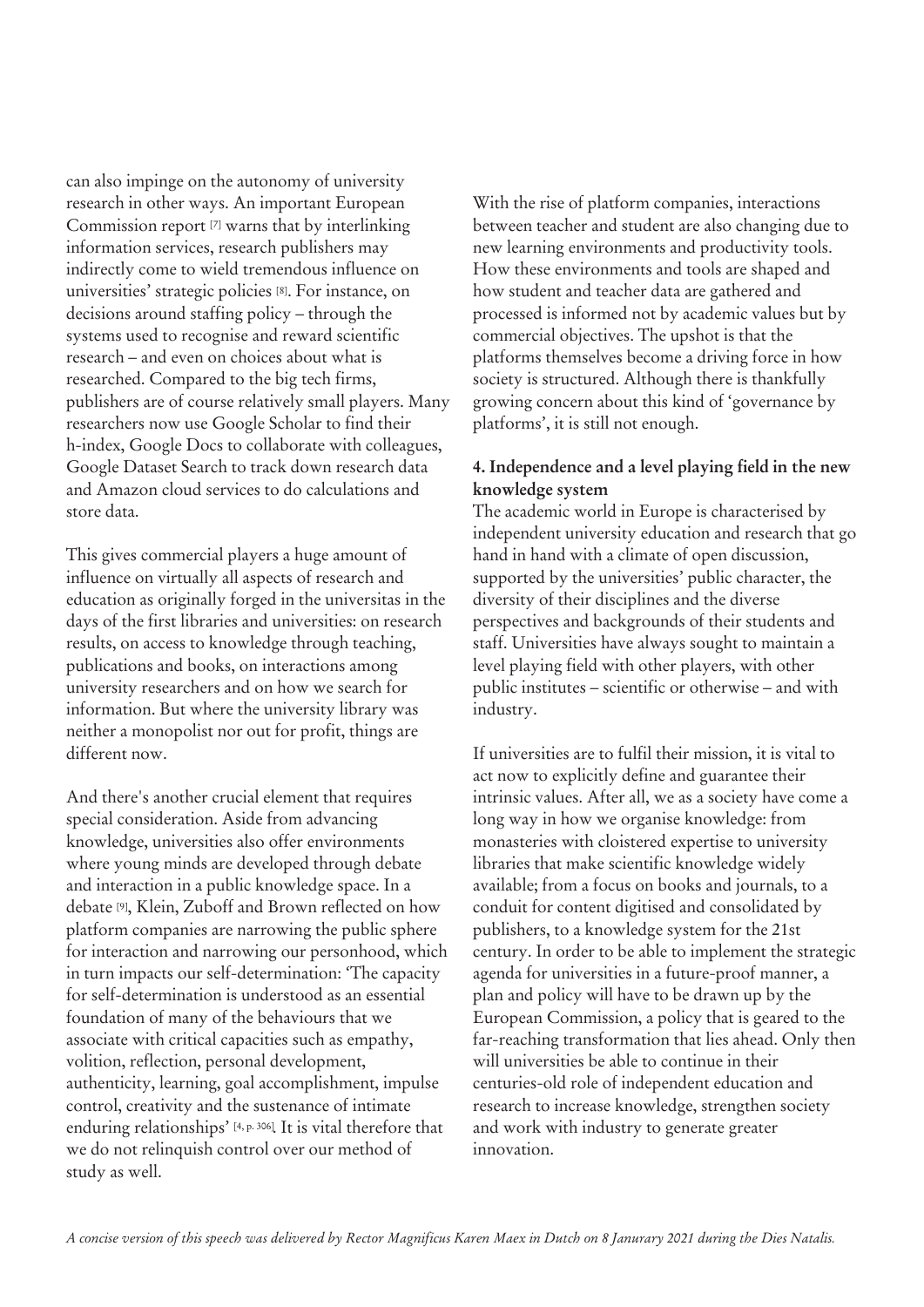A recent European Commission report offers a look at what the next ten years could hold for European universities [10]. Though it contains many useful proposals and though digitisation features prominently in the report, it completely ignores the drastically changing ecosystem in which universities now operate and how this is affecting their mission of independent education, research and innovation. This digital transformation in fact requires a repositioning of the academic world and its mission, laying down clear rights which recognise that universities have their own public task. What will it take for them to continue fulfilling this mission? And what must we do to ensure that the added value provided by platforms and data companies serves universities in their public role?

## **5. Digital University Act**

The European Commission is attempting to curb the influence of platforms in the service sector by means of a Digital Services Act [11].For example, the European Parliament has called for companies to provide transparency about algorithms and to respect user rights [12].

But this Digital Services Act does nothing to support universities and their independent role in the knowledge system.

There is an important lesson to be learned here from the role universities and libraries have for centuries fulfilled in organising the knowledge system: society needs a guardian of scientific knowledge – a guardian that serves the public interest, based on public values. We need a central space where information can be accessed, found and is widely accessible. University libraries must also be to continue fulfilling this role in a fully digital future.

The added value large platform and data companies provide must not result in them gaining so much power in universities' public space that it fundamentally restricts university operations. To prevent this, universities' independence must be secured separately, so that we can continue to fulfil our teaching and research mission.

I would therefore like to call on commissioners Mariya Gabriel and Margrethe Vestager, along with the national governments, to develop an agenda designed to protect the position of universities in this rapidly changing ecosystem. The Digital Services Act of December 2020 does not address the particular needs of universities. What we need is a 'Digital University Act', aimed at:

1. Public storage and access to research data organised by universities and public infrastructure.

2. Freely accessible university research publications. Open access must not give rise to high publication fees or, worse, to a private company lock-in, whereby universities find themselves trapped in a growing commercial data-analysis industry.

3. Control over digital learning and research tools (productivity tools, learning environments, video conferencing, etc.). These tools should be supplied partly as public infrastructure and partly through collaboration with platform companies, with universities retaining control over the gathering and processing of user data as well as influence on the development of such tools.

4. Access to platform data. The EU should require that researchers and teachers also are given access to platform data for teaching and research purposes. This is crucial for moderating the public space and monitoring public communication.

In a briefing at the preliminary announcement of the 'Digital Services Act' in November, Commissioner Margrethe Vestager<sup>[13]</sup> said the following: 'So we can't just leave decisions which affect the future of our democracy to be made in the secrecy of a few corporate boardrooms. That's why one of the main goals of the Digital Services Act that we'll put forward in December will be to protect our democracy, by making sure that platforms are transparent about the way these algorithms work – and make those platforms more accountable for the decisions they make.'

What applies to the future of democracy applies equally to the future of universities and of independent education and research as vital building blocks for the organisation of knowledge. We cannot